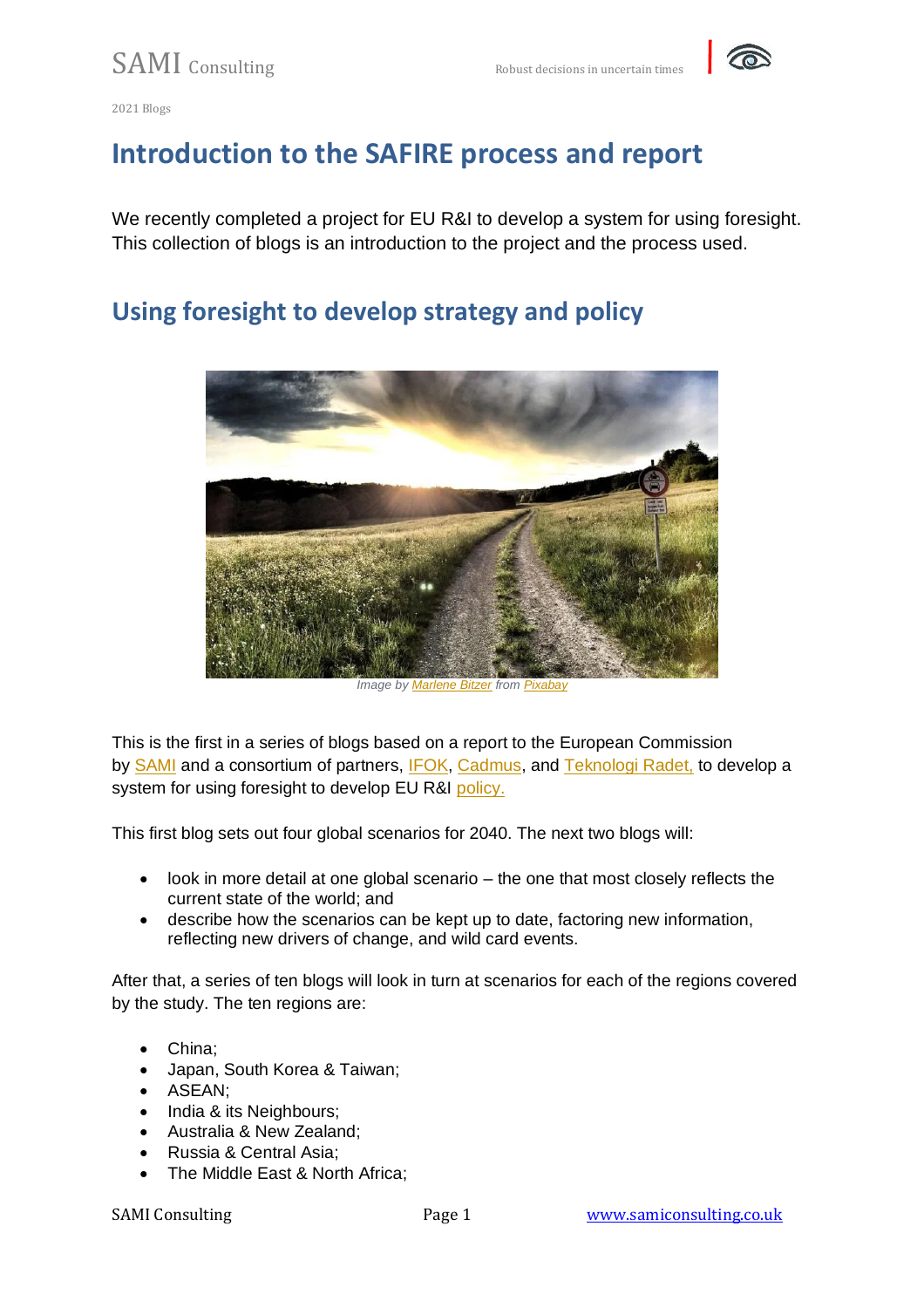

- Sub-Saharan Africa;
- Central & South America; and
- United States, Canada & Mexico.

The Report is available [to download here.](https://op.europa.eu/en/publication-detail/-/publication/e436b4b6-fa50-11eb-b520-01aa75ed71a1/language-en/format-PDF/source-222702137)

## **The Global Scenarios**

The bedrock of the scenario framework consists of two key concerns:

- whether the World will be more integrated, and collectivist ideologies will prevail, or whether it will be less integrated and dominated by individualist and/or localist ideologies; and
- whether the organizing principles of the global system in the future will continue to be dominated by the current economic paradigm or whether there will be a paradigmatic shift in the direction of sustainability and planetary health.

During the study, working with the EU client, and with other experts, gaming was used to explore the most powerful factors that could, in the future, push regions from one metascenario to another. We will look at this in the third blog in the series.

This is how the global scenarios look in diagram form. The "tree" identities match neatly the different characteristics of the four scenarios.

The 2020 Covid-19 pandemic encapsulates the importance of building flexibility into the scenarios, and the need to face potential surprises that history may have in wait for us. The pandemic teaches us is that foresight itself is not immune from the shocks of turbulent change.



Other major factors that will drive change in the regions include: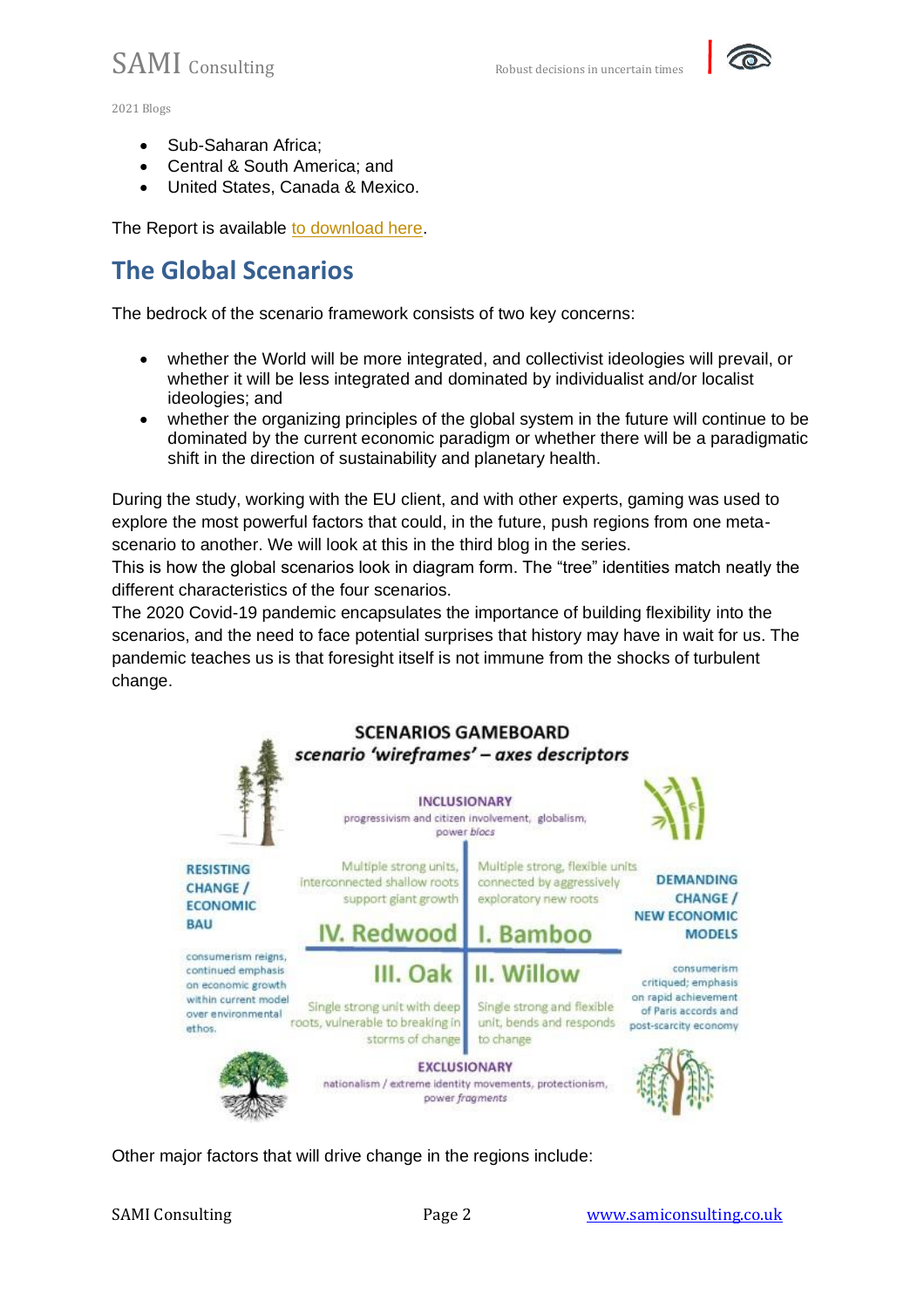

2021 Blogs

- The world is already becoming poly-nodal, as opposed to the post-war period when there were two major power blocs forming two poles. The rise of China and India, along with the consolidation of the economic power of other regions, signals a shift in power from the West and North, to the East and South.
- Climate change has moved decisively from a hypothetical future event to a major event in the present: climate impacts on different regions will vary in their nature and gravity, and the regional scenarios will say more about this, but no regions will escape climate change impacts;
- Demographic change will vary, but in most regions by 2040, populations will either be stationary or falling, and aging. The main exceptions are Sub-Saharan Africa, and the Indian sub-continent. A reducing and aging population will affect the culture and values of the regions affected as well as their economic prospects;
- The global economy looks increasingly unpredictable, as a result of the global recession and disruption to trade caused by the Covid-19 pandemic;
- Science, research and technology will continue to advance rapidly.

While the future is wide open, scenarios themselves are built to bound ranges of critical possibilities, and to enable in-depth exploration of potential futures for specific regions of the world, given the different situation of each region.

The road to the future needs to contain some elements that are common across all global scenarios and all regions. The first such element is the response to the Covid-19 pandemic. The second such element, following the pandemic, is the global economic depression that again will produce different results in different regions. The third such element, further forward into the future, described how the region recovered from the economic depression. The graphic below shows a notional timeline summarising the touchpoints from the narrative arc.

### **Timeline**

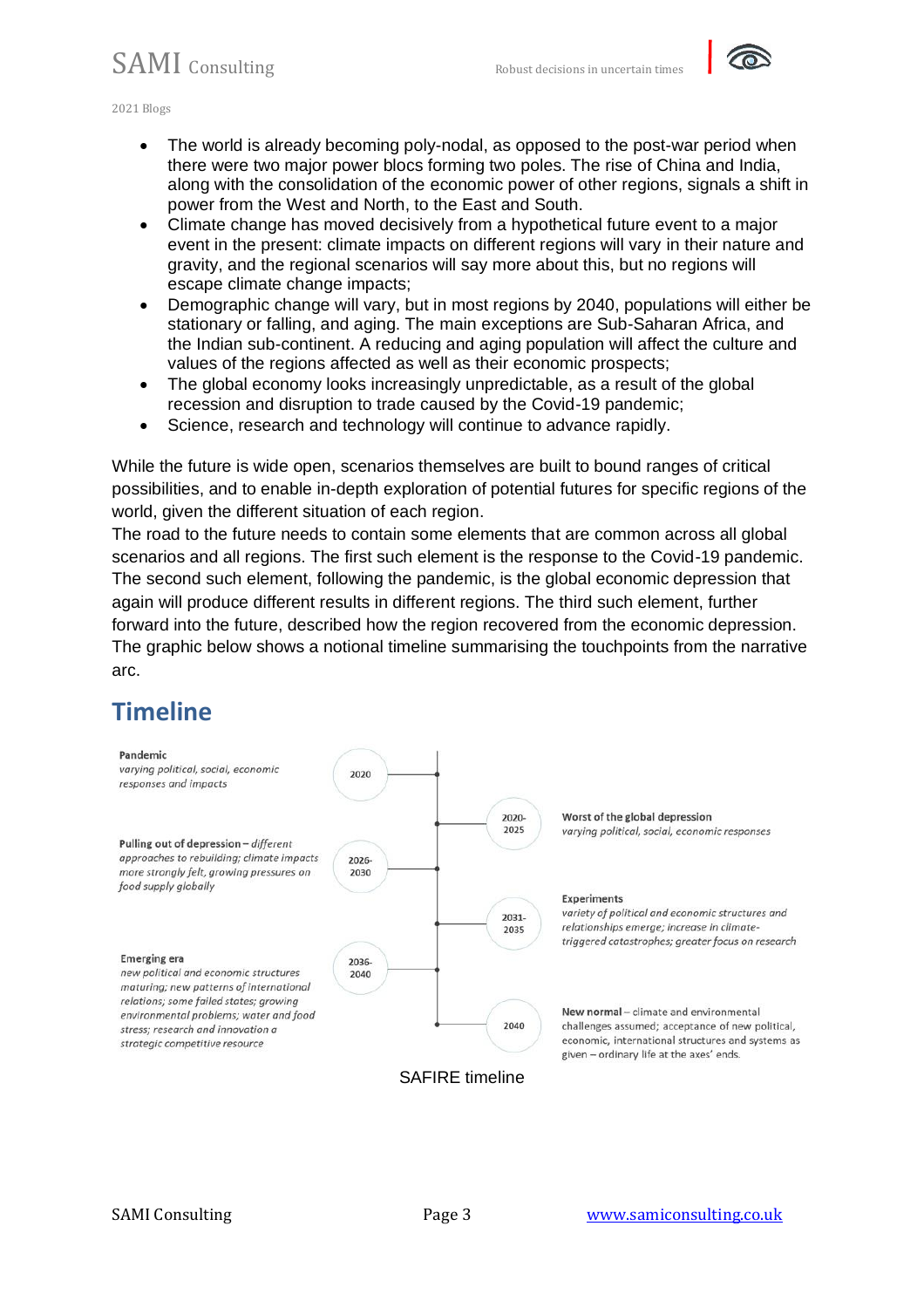

# **Summaries of The Four Scenarios:**

#### **BAMBOO – TRANSFORMING TOGETHER**

#### AXES: GLOBALISM AND INCLINATION TO TRANSFORM GEOPOLITICAL AND ECONOMIC SYSTEMS

The Covid-19 pandemic illuminated fundamental inequalities within countries and between countries. Across the world virus denialism crashed into epidemiological reality. The pandemic accelerated exploration of previously unthinkable policy options across civil society and in governments. With national governments stumbling, provincial, state, and city governments rose to the challenge – often organizing cooperative efforts with each other, or even with counterparts in other countries.

The pandemic lit up new possibilities of people working together in new ways. People raised the hope that the world emerging from the pandemic would take a new tack, and chart a new course into a more sustainable future. International policymakers and agencies called for nations to unite in addressing the pandemic, setting aside other hostilities.

Having weathered the 2020 pandemic, and the food crisis of the early 2030s, countries approached 2040 with stronger links across borders, and greater citizen participation at home. Digital governance platforms enabled new models of direct democracy and government accountability.

By 2040, the global economy was more distributed and decentralized. Social equity was higher both within countries and between countries. Many of the most innovative and flexible new product designs emerged from the global South.

#### **WILLOW – FUTURE AS FORTRESS**

#### AXES: PROTECTIONISM AND INCLINATION TO TRANSFORM GEOPOLITICAL AND ECONOMIC SYSTEMS

Covid-19 was a shock to the system. Despite calls for a unified response from global bodies, national leadership was often much less prepared for global collaboration. What did become clear were local strengths, local innovation, and local adaptation: in Brazil, drug cartels locked down favelas for public health when the government failed to do so; in South Africa, the health service adapted mobile TB testing units for on-the-spot Covid testing and localized their test reagent supply; and in Kiev, monks made hand sanitizer in Vydubychi monastery. With little effective global or national coordination, communities and businesses – even organized crime! – just went ahead and "got it done".

In the first five years after the 2020 pandemic, most countries maintained a cordon sanitaire around their populations and resources. Or they tried to – the disruption to global food production and supply both from closed borders cutting off the migrant agricultural work force and from countries holding on to their supplies for security reasons put pressure on closed-border policies. The crisis highlighted a need to maximise national self-reliance in food and in medical supplies. This shifted research priorities and funding to bioscience – both in agriculture and in health and medicine.

By 2040, the global economy was more distributed and decentralized – localised value chains produced isolated mercantilism and weaponized markets. Trade agreements were a tangle of unilateral negotiations – one result was very complicated intellectual property rights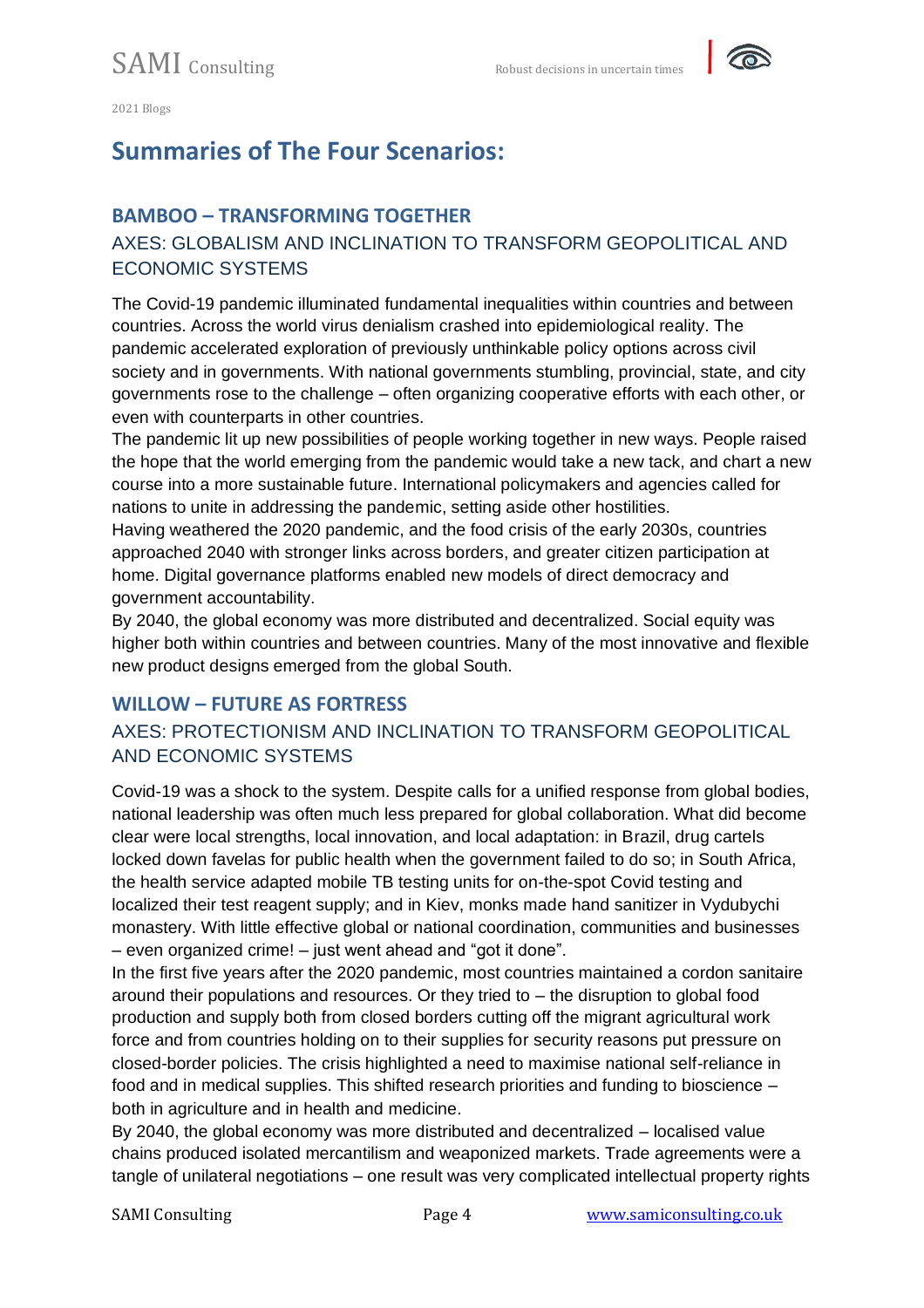

#### 2021 Blogs

regimes. Governance around the world focused on the nation and national security. Politicians and voters were suspicious of the agendas of other governments, of multinational corporations, and of NGOs.

#### **OAK – PROTECTIONISM PREDOMINANT** AXES: PROTECTIONISM AND FOCUS ON BUSINESS AS USUAL

Covid-19 smashed around the globe like a tsunami. Social and political systems fractured along fault lines of power, privilege, wealth, and bias. Strong leaders tightened their grip on structures of governance. Vladimir Putin manoeuvred Russia's Constitutional Court into amending term limits, enabling him to run for a fifth and even a sixth term as president. In Hungary's 'coronavirus coup', the Hungarian parliament granted Viktor Orban the power to rule by decree for an indefinite time, and declared new penalties on speech and breaking quarantine. In Brazil, Joao Bolsonaro reinforced populist fervour by focusing on the economy over epidemiology.

In the first five years after the pandemic, most countries were simply struggling to address massive unemployment and the homelessness and food insecurity that followed. Lockdown surveillance persisted as an overall restriction on people's movement and rights of assembly. Fears that incomers might trigger additional infection fuelled anti-migration sentiments. An abrupt end to remittances from migrant workers to poor relatives in their home countries heightened poverty and desperation.

National digital IDs were widely deployed – many countries used them for identification, driver's licenses, virus and infection tracking, and ration cards. Social credit in turn opened or closed access to resources and rights.

In 2040 populist political movements had kept many authoritarian leaders firmly in power, backed by wealthy supporters. Inequity had increased both internationally and internally – big data-hoarding companies had concentrated wealth and digital power mechanisms in the hands of a few. Surveillance capitalism became the surveillance state. Social liberties were eroded, with citizens limited in movement, action, and expression.

#### **REDWOOD – STOCKHOLDER SOCIETY**

#### AXES: GLOBALISM AND FOCUS ON BUSINESS AS USUAL

Covid-19 threw a large spanner in the gears of the global economy. Energy demand collapsed and the critical shortage in oil markets became storage, not crude. Small and medium-sized businesses struggled, flailed, and despite government bailouts, many went under. But even as millions lost jobs, the rich became richer. Big firms and multinational corporations benefitted from closer ties to political power structures, capturing more direct assistance at a larger scale.

In the first five years of the pandemic, countries tried to claw their way back to economic stability. As a result, corporate goals over-rode social and political niceties: what was good for the multi-nationals was good for the world. Political and business leaders united to prop up oil markets, locking fossil fuel energy and plastics into global supply chains. Climate crisis impacts simply became another market for services and innovations.

In 2040, the global economy was more than ever a 'stockholder society,' with global corporations directing flows of resources – whether ideas, raw materials, automated systems and software, or people. Society had become even more unequal and more fragmented. National governments had become more hands-off. International institutions and NGOs had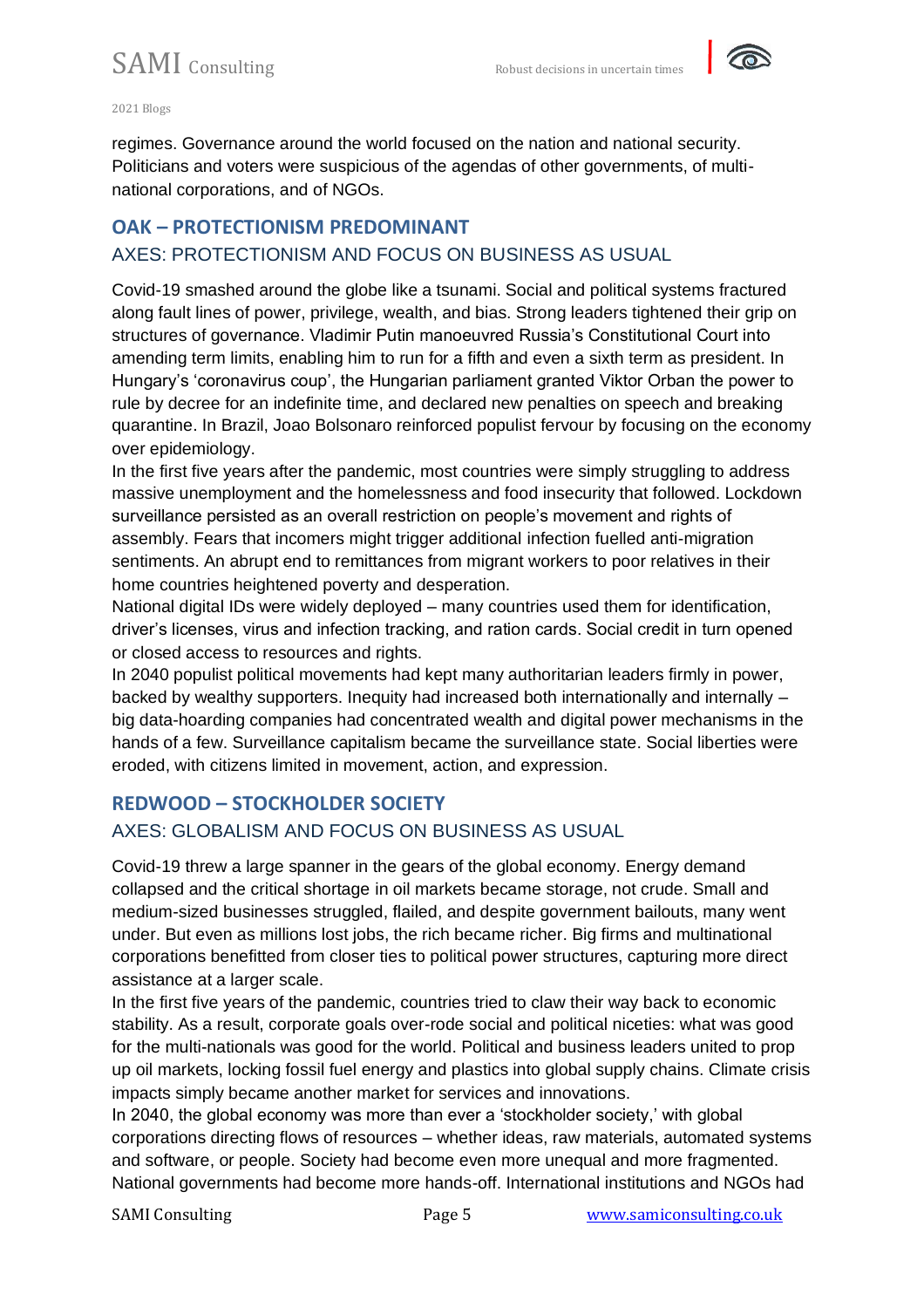

2021 Blogs

gradually strengthened but global governance was driven more by the private sector than by politicians.

*Written by David Lye, SAMI Fellow Published 10 November 2021*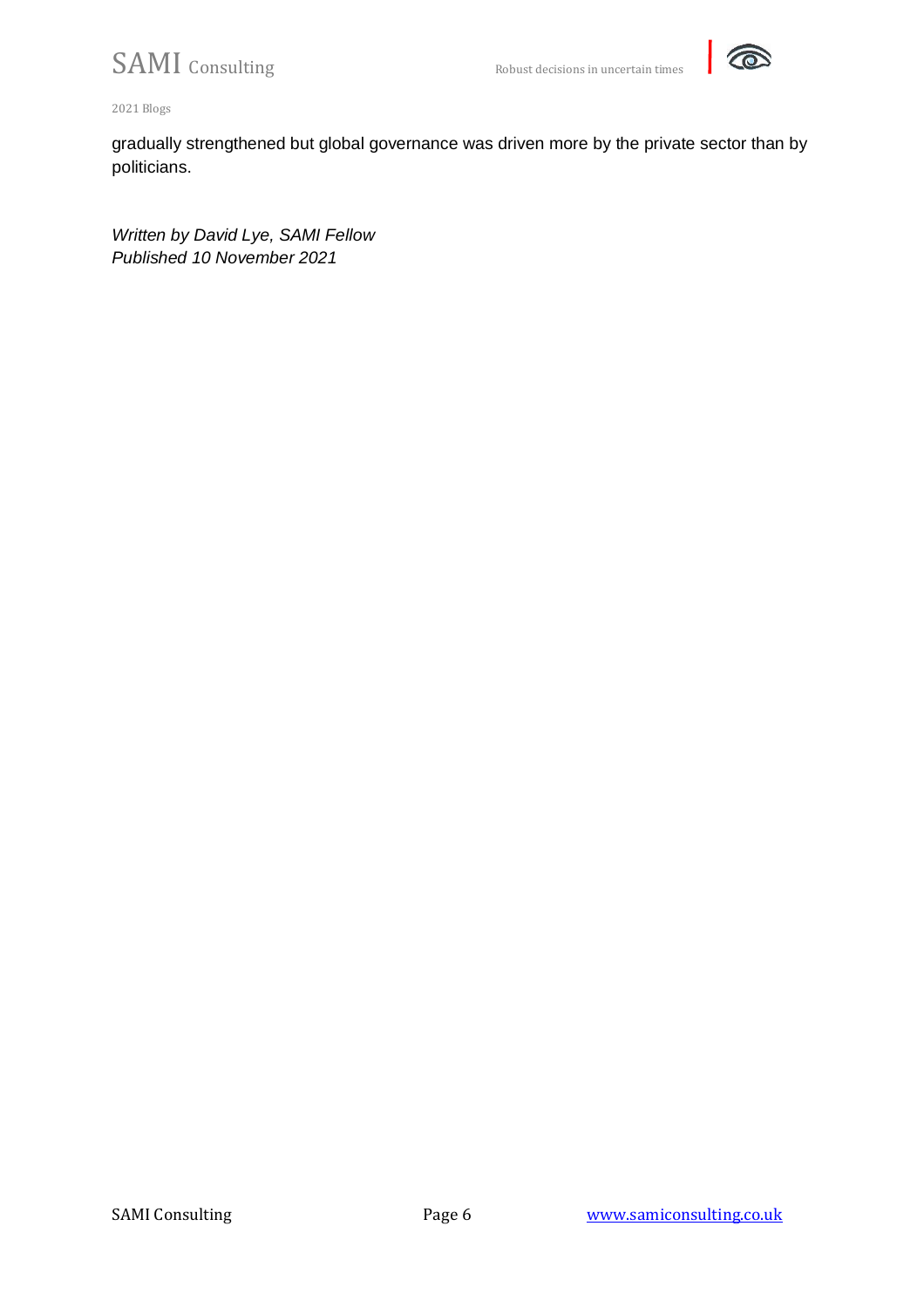

## **EC SAFIRE Scenarios Sample: Life in Oak**



*Image by RegalShave from [www.pixabay.com](https://pixabay.com/)*



This is the second in a series of blogs based on a report to the European Commission by [SAMI](https://samiconsulting.co.uk/) and a consortium of partners, [IFOK,](https://www.ifok.de/en/) [Cadmus,](https://cadmusgroup.com/) and [Teknologi Radet,](https://tekno.dk/?lang=en) to develop a system for using foresight to develop EU R&I [policy.](https://op.europa.eu/en/publication-detail/-/publication/e436b4b6-fa50-11eb-b520-01aa75ed71a1/language-en/format-PDF/source-222702137)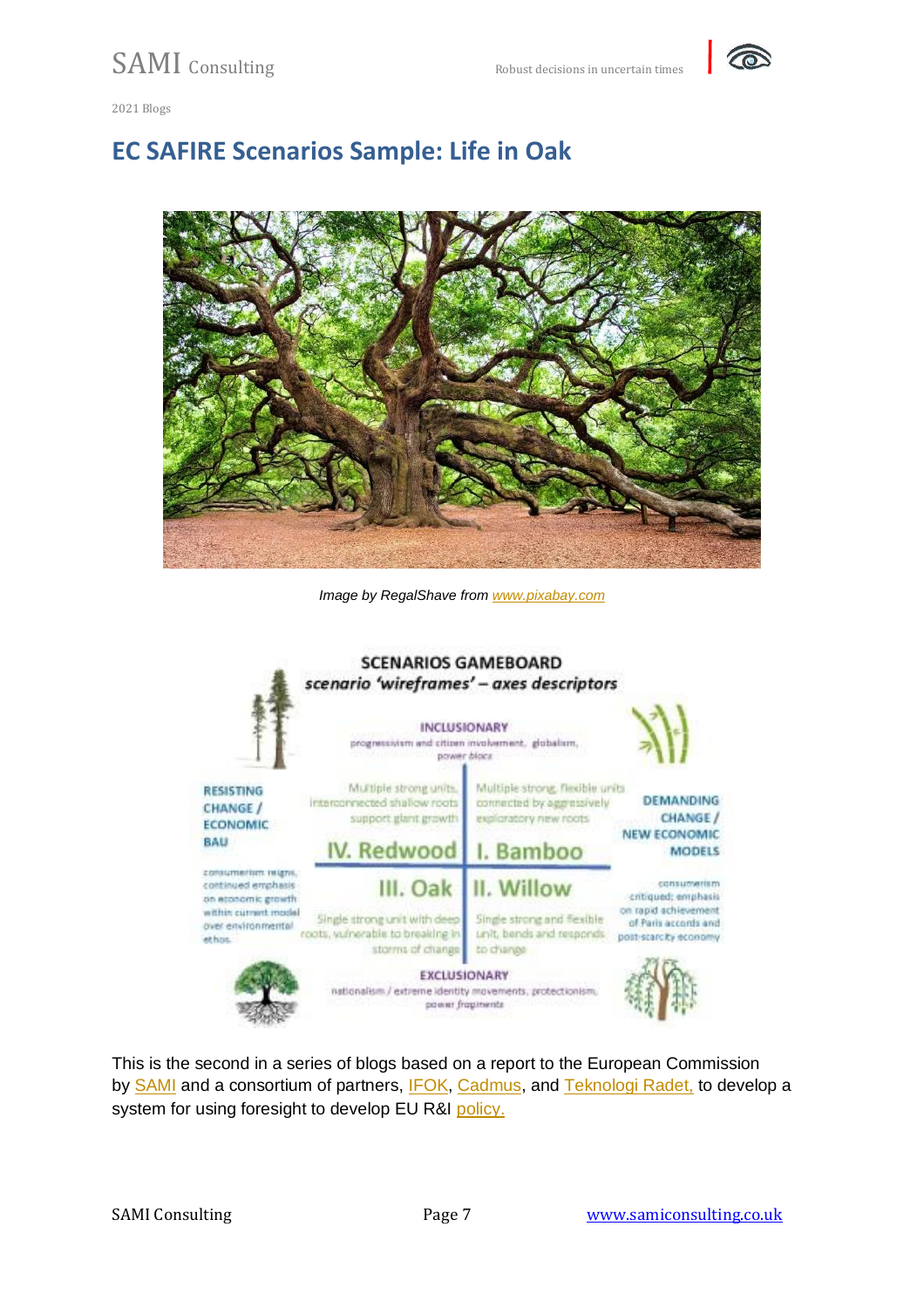

#### 2021 Blogs

The first blog described [four global scenarios for 2040.](https://samiconsulting.co.uk/using-foresight-to-develop-strategy-and-policy/) This one looks in more detail at one global scenario – the one that most closely reflects the current state of the world. The third in the series will describe how the scenarios can be kept up to date.

After that, a series of ten blogs will look in turn at scenarios for each of the regions covered by the study. The ten regions are:

- China;
- Japan, South Korea & Taiwan;
- ASEAN;
- India & its Neighbours;
- Australia & New Zealand;
- Russia & Central Asia;
- The Middle East & North Africa;
- Sub-Saharan Africa;
- Central & South America; and
- United States, Canada & Mexico.

The Report is available [to download here.](https://op.europa.eu/en/publication-detail/-/publication/e436b4b6-fa50-11eb-b520-01aa75ed71a1/language-en/format-PDF/source-222702137)

### **The Global Scenarios**

The previous blog (see link above) described the process by which we developed the four global scenarios. This is how the global scenarios look in diagram form. The "tree" identities match neatly the different characteristics of the four scenarios.



In late November 2019, the European Commission ran a workshop, at which experts in each of the 10 regions, along with officials from the Commission itself, looked at the global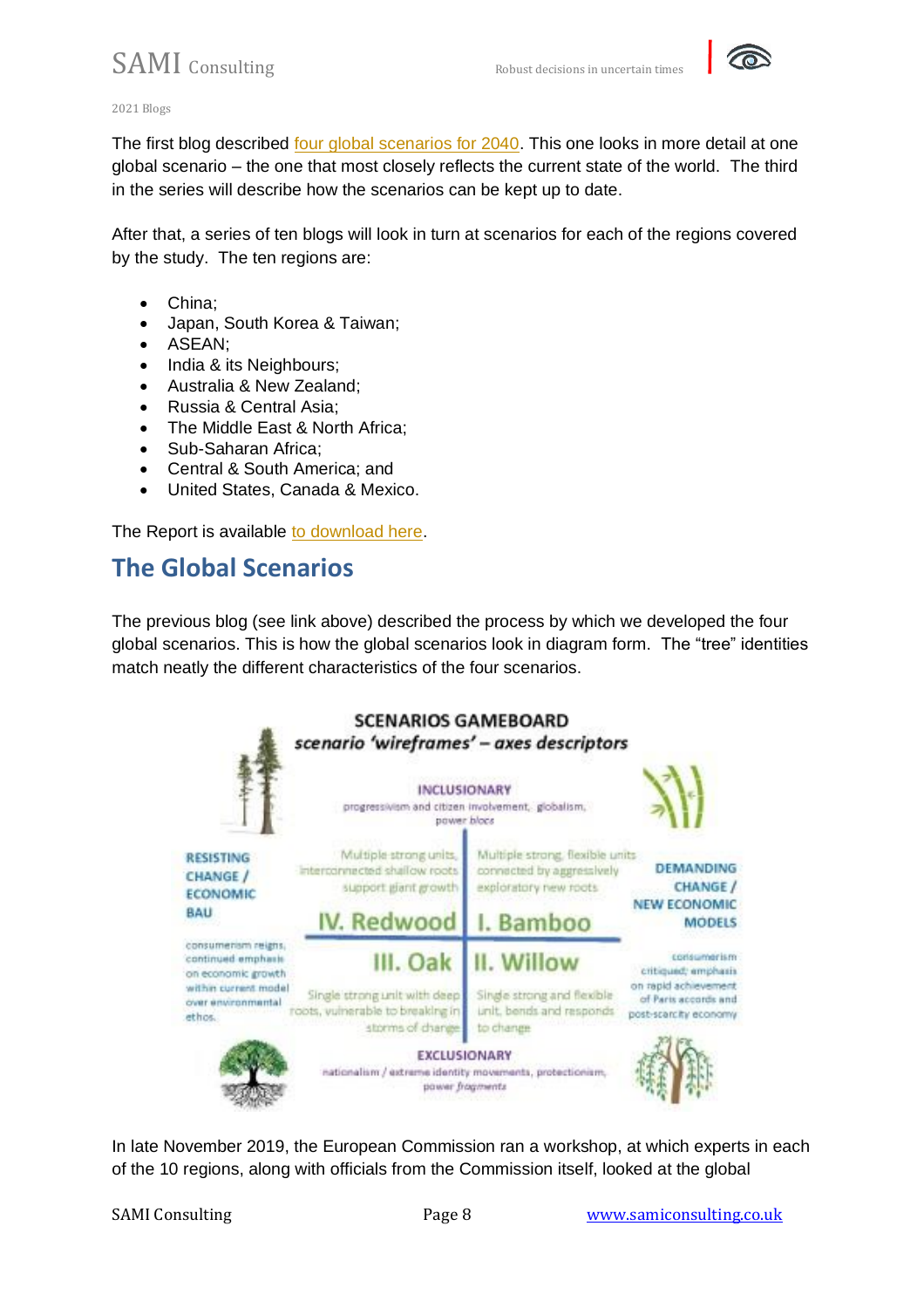

#### 2021 Blogs

scenarios, and the impact of each scenario on their own region. Of the ten regions, nine suggested that the starting point was in the Oak scenario, either within the quadrant, or on its margins.

Two months after the workshop, it became clear that the Covid-19 pandemic was spreading around the world. In terms of the project, this necessitated an update of the scenarios to encompass the pandemic, and the emerging evidence of its consequences. The global response, which included travel restrictions, disruptions to trade and supply chains, and differing approaches to managing the pandemic, served mainly to reinforce the influence of the Oak Scenario.

## **What Does Oak Mean?**

#### **Axes:** *protectionism* **and** *focus on business as usual*

In summary, our report to the European Commission described Oak as follows. Social and political systems fractured along fault lines of power, privilege, wealth, and bias.

The Covid-19 pandemic reinforces this. Autocratic leaders have tightened their grip on structures of governance. Vladimir Putin manoeuvres Russia's Constitutional Court into amending term limits, enabling him to run for a fifth and even a sixth term as president. In Hungary's 'coronavirus coup', the Hungarian parliament grants Viktor Orban the power to rule by decree for an indefinite time, and declared new penalties on speech and breaking quarantine. In Brazil, Joao Bolsonaro reinforces populist fervour by focusing on the economy over epidemiology.

In the first five years after the pandemic, most countries are simply struggling to address massive unemployment and the homelessness and food insecurity that followed. Lockdown surveillance grows as an overall restriction on people's movement and rights of assembly. Fears that incomers might trigger additional infection fuels anti-migration sentiments. An abrupt end to remittances from migrant workers to poor relatives in their home countries heightened poverty and desperation.

National digital IDs are widely deployed – many countries use them for identification, driver's licenses, virus and infection tracking, and ration cards. Social credit in turn opened or closed access to resources and rights.

In 2040 populist political movements have kept many authoritarian leaders firmly in power, backed by wealthy supporters. Inequity has increased both internationally and internally – big data-hoarding companies have concentrated wealth and digital power mechanisms in the hands of a few.

### **Signals of Oak**

• Increased protectionism, focus on economic interests, and moves to gain greater control of supply chains. We have seen trade used as a proxy weapon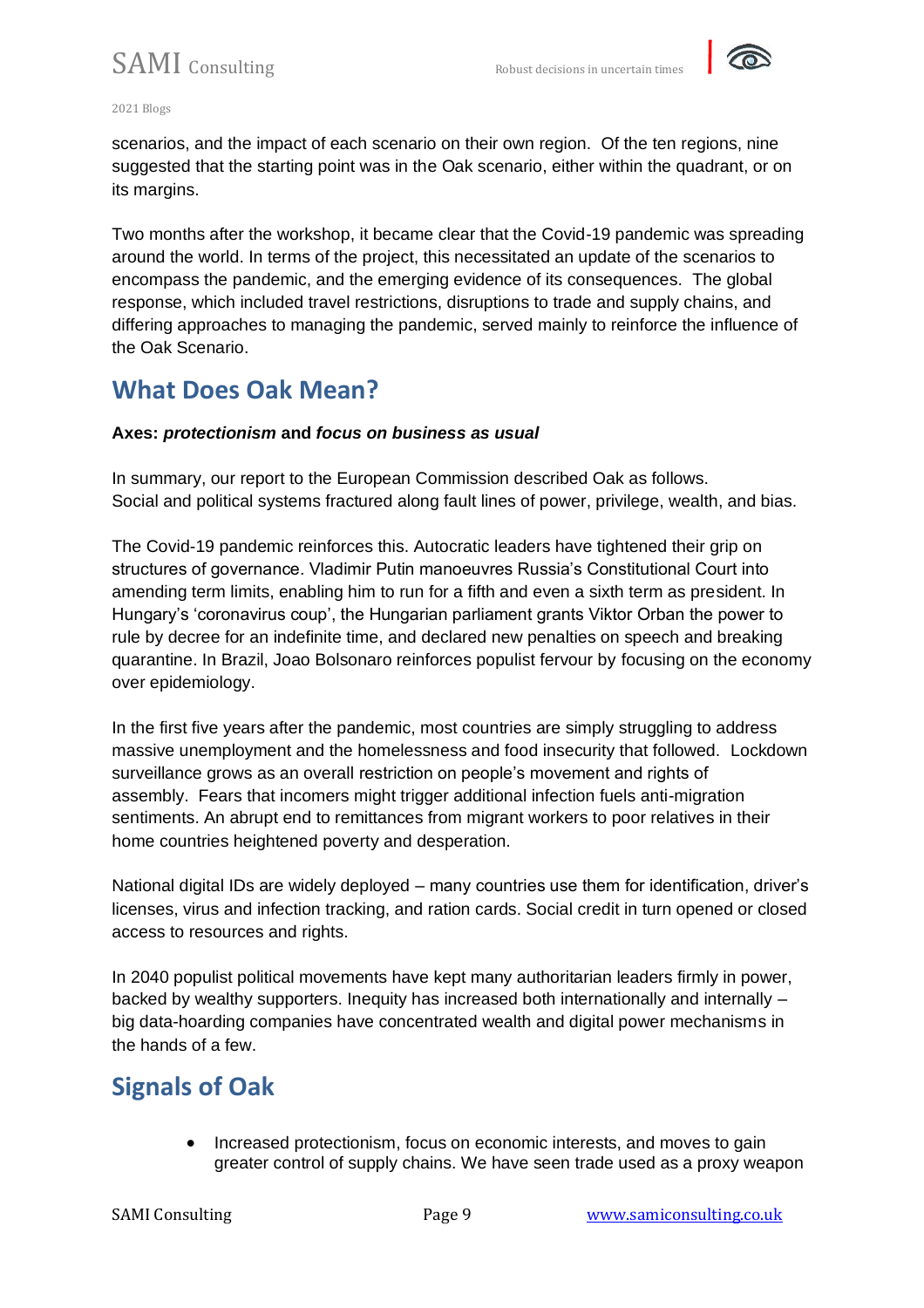

by China in its dealings with Australia. In Europe, Brexit has opened up fissures over trade between the EU and the UK.

- Increased nationalism and suppression of minorities within nations. Ethnic, tribal and cultural conflicts are seen in the Middle East, in Africa, and in North Western China, and may become more intense due to economic and environmental pressures.
- Hostility to foreigners has seen conflict in some regions (for example migrant workers in parts of Africa), and repatriations in others, as controls on foreign workers become tighter. Some states have used migrants as a weapon of asymmetric warfare, eg Belarus and Turkey.
- There is an increasing use of technology for enhanced surveillance of citizens, and this technology is transferable from those states which lead in its development to allies and trading partners. "Good" citizens may be rewarded with social credits, and "bad" ones restricted in access to services and allowances.
- R&D may become focused more strongly on defence and security, for example the development of new generation missile systems in some states, and the adaptation of drones and other technologies in those with less R&D capacity.
- Conflict over natural resources, eg Ethiopia, Egypt and Sudan over the Nile, or SE Asian states over the waters of the Mekong, is likely to become more widespread, for example where water tables dry up, or river flows reduce.
- Under Oak, there is likely to be a diminished role for international institutions, such as the UN and its agencies, and informal ones, such as the WEF.

## **Drawbacks of Oak**

- Greater risk of conflict possibly accidental in origin, eg India and China frontier, or over water and other resources.
- Economic inefficiency as a result of protectionism is likely to lead to reduced (and/or unsustainable) growth, and reduced progress in developing new and greener technologies.
- Reduced cooperation in addressing the key strategic issues such as medical and other research, may inhibit the resolution of the current pandemic and hamstring responses to future ones.
- Protectionism and local conflicts are highly likely to obstruct action to prevent and mitigate global heating.
- Failure to combine expertise in research and development, amplifies the risk of ineffective science: such as vaccines are less effective, or failures in food production.
- Consolidation of ethnic and other grievances within nation states, will be a potential source of further conflict, and lead to further migration pressures.

As the bullet points above illustrate, Oak is not immutable. It will magnify problems and challenges that demand different ways of thinking, and greater collaboration even between bitter rivals. The statement of intent by China and the USA at the Cop26 in Glasgow was perhaps a "weak signal" of this: the world's regions will have to find ways of working together to address global problems such as climate change, even if current economic pressures and the Covid-19 pandemic, are currently pushing the World towards Oak. Oak trees seem long-lived and immutable. But they can be destroyed by a storm almost in an instant.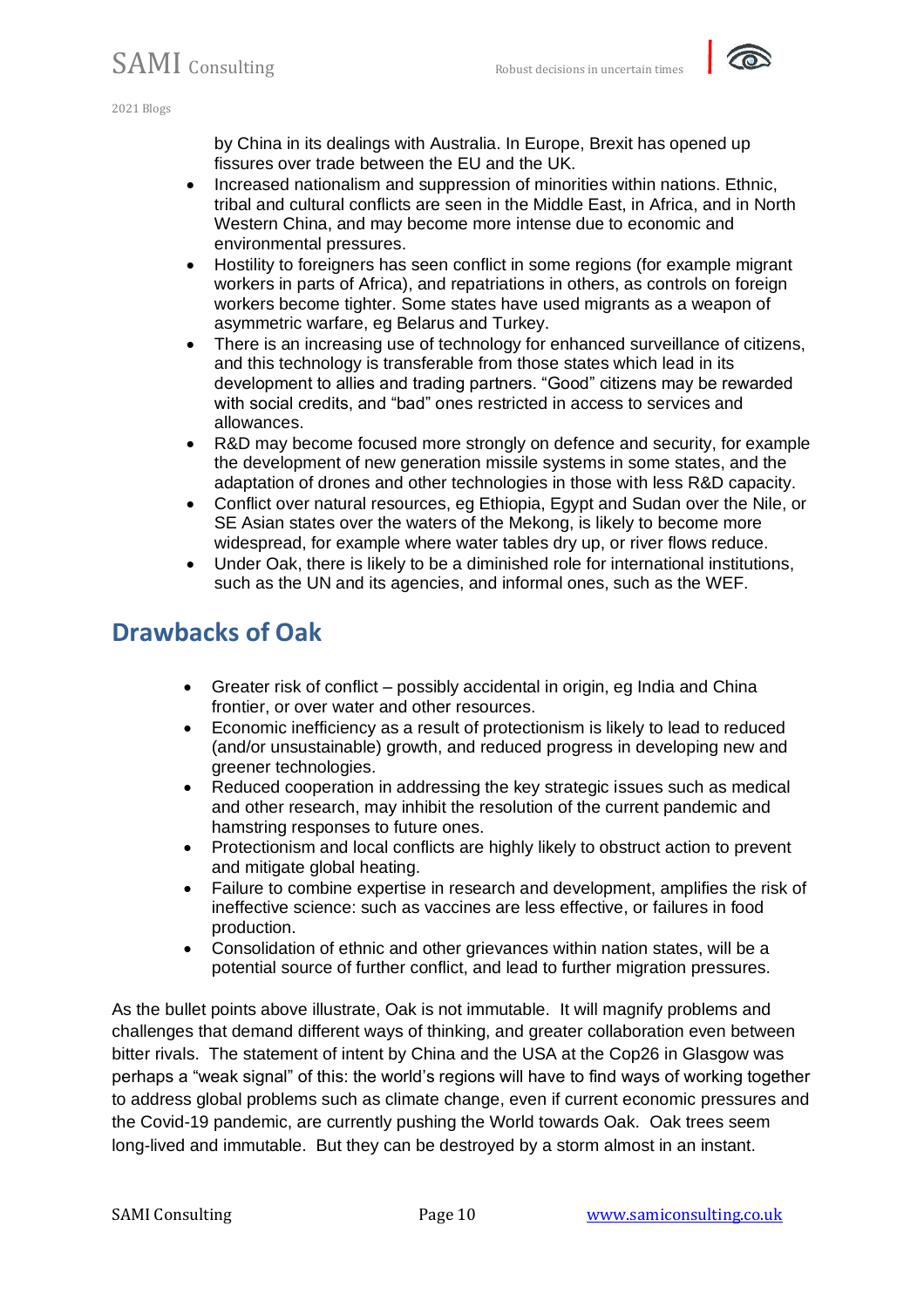

2021 Blogs

In the next blog, we will look at ways of using the scenarios, and how the world, or individual regions might move between scenario borders, by factoring in new information, reflecting new drivers of change, and wild card events.

*Written by David Lye, SAMI Fellow Published 19 November 2021*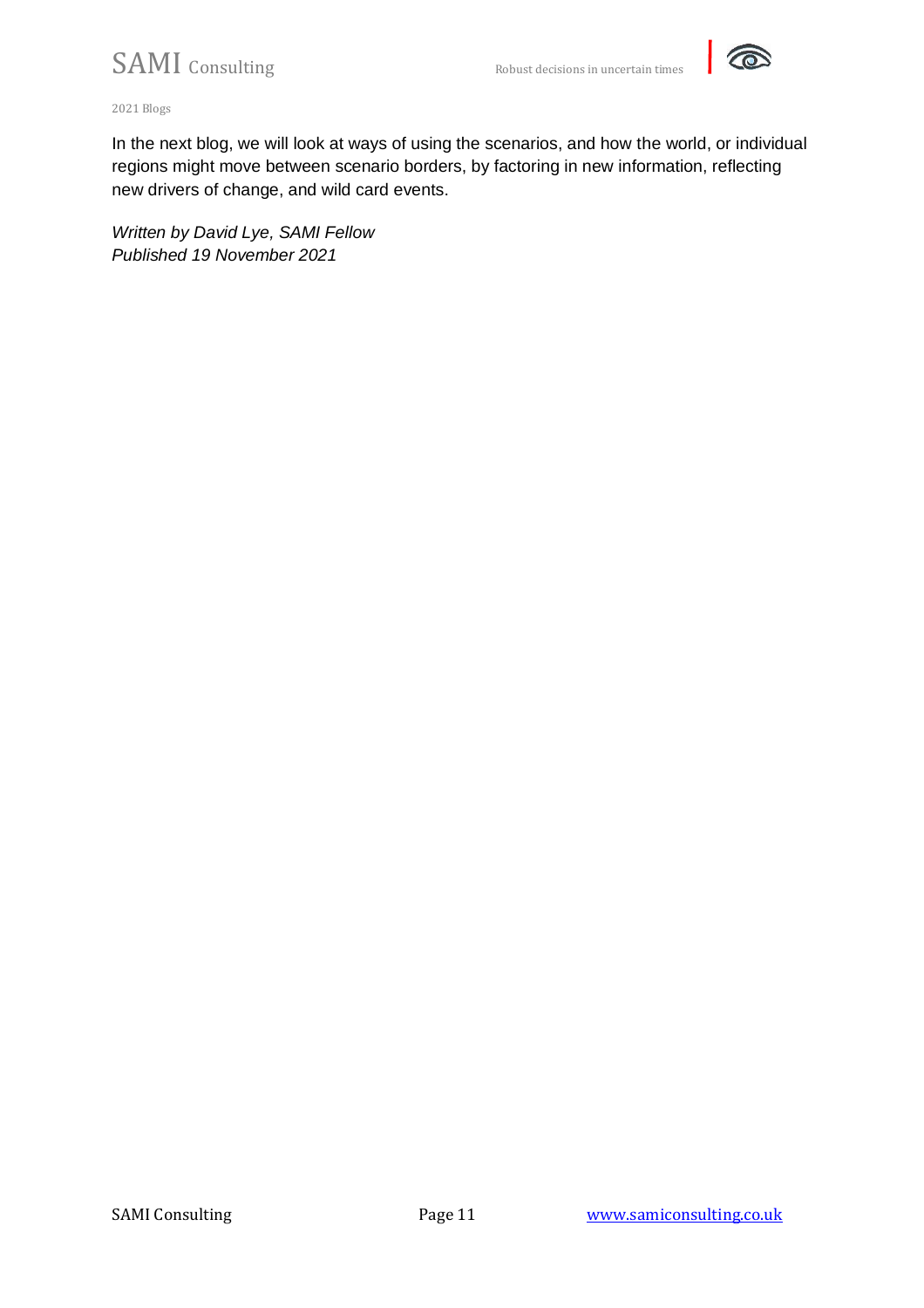



#### **EC SAFIRE Scenarios: The Journey Game**

*Image by María\_Alberto from [www.pixabay.com](https://pixabay.com/)*

*This is the third in a series of ten blogs based on a report to the European Commission by [SAMI](https://samiconsulting.co.uk/) and a consortium of partners, [IFOK,](https://www.ifok.de/en/) [Cadmus,](https://cadmusgroup.com/) and [Teknologi Radet,](https://tekno.dk/?lang=en) to develop a system for using foresight to develop EU R&I [policy.](https://op.europa.eu/en/publication-detail/-/publication/e436b4b6-fa50-11eb-b520-01aa75ed71a1/language-en/format-PDF/source-222702137)*

*The first blog described [four global scenarios for 2040.](https://samiconsulting.co.uk/using-foresight-to-develop-strategy-and-policy/) The second looked in more detail at one global scenario – OAK – [the scenario that most closely reflects the current state of](https://samiconsulting.co.uk/ec-safire-scenarios-sample-life-in-oak/)  [the world.](https://samiconsulting.co.uk/ec-safire-scenarios-sample-life-in-oak/) This third blog describes an interactive use of the scenarios that explores the impacts of trends and changes on the trajectory towards the future and also assists in monitoring leading indicators that the possible futures might be emerging.*

*We will follow this post with a series of ten blogs that will look in turn at scenarios for each of the regions covered by the study. The Report is available via [this link.](https://op.europa.eu/en/publication-detail/-/publication/e436b4b6-fa50-11eb-b520-01aa75ed71a1/language-en/format-PDF/source-222702137)*

## **The Global Scenarios**

[The first blog](https://samiconsulting.co.uk/using-foresight-to-develop-strategy-and-policy/) described the process by which we developed the four global scenarios.

The scenarios are based on:

- horizon scanning by the Task 2 Project team, drawn from SAMI Consulting, and supplemented by comments and input from European Commission officials; and
- a one-day workshop held on 20 November 2019 in Brussels, involving people with knowledge of the Regions under consideration, foresight experts, and European Commission officials.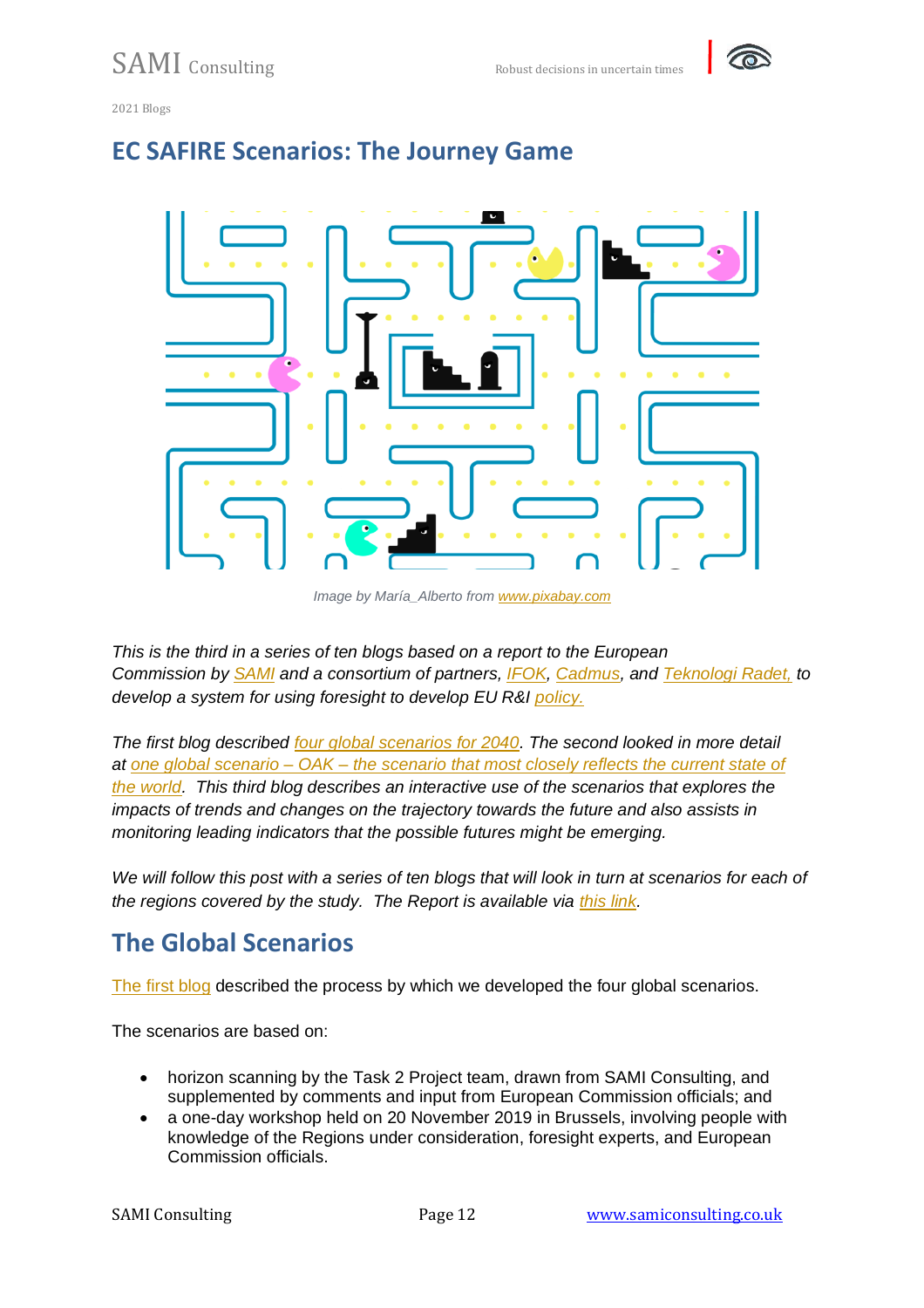

2021 Blogs

The scenario axes allow scope to explore our volatile and polynodal world and the challenges it faces – challenges which have been amplified by the likely economic consequences of the Covid-19 pandemic. The axes are based on two uncertainties:

- Whether *protectionism or globalism* will characterise international relations; and
- Whether in the face of global crises, people and nations are inclined to *transform geopolitical and economic systems, or to carry on with business as usual.*

The resulting scenarios are depicted in the graphic below. The tree metaphors provided an apt summary of the core characteristics of each scenario.



# **From Snapshot to Movie: The Journey Game**

The uncertainties summarised above frame four scenarios that depict possible futures for 2040 with an emphasis on geopolitics, economics, and values. The commonly used 'axes of uncertainty' method for scenario building generates snapshots illustrating four possible outcomes for a specific time horizon. This approach manages uncertainty by constraint, limiting the degrees of freedom to two uncertainties. Complexity and chaos theory suggest, in contrast, that whatever future we face will be the emergent outcome of cascades of change and impacts. Our challenge was designing a simple interactive format to reflect that by allowing more dynamic exploration of emergent possibilities. That become increasingly important as the pandemic crisis accelerated and disrupted previous patterns of geopolitical, economic, and social change. Fortunately, we designed the scenario 'Journey Game' process to allow for this, adding a sequence of adaptive responses to change over time to the 'snapshots of the future' that scenarios usually describe.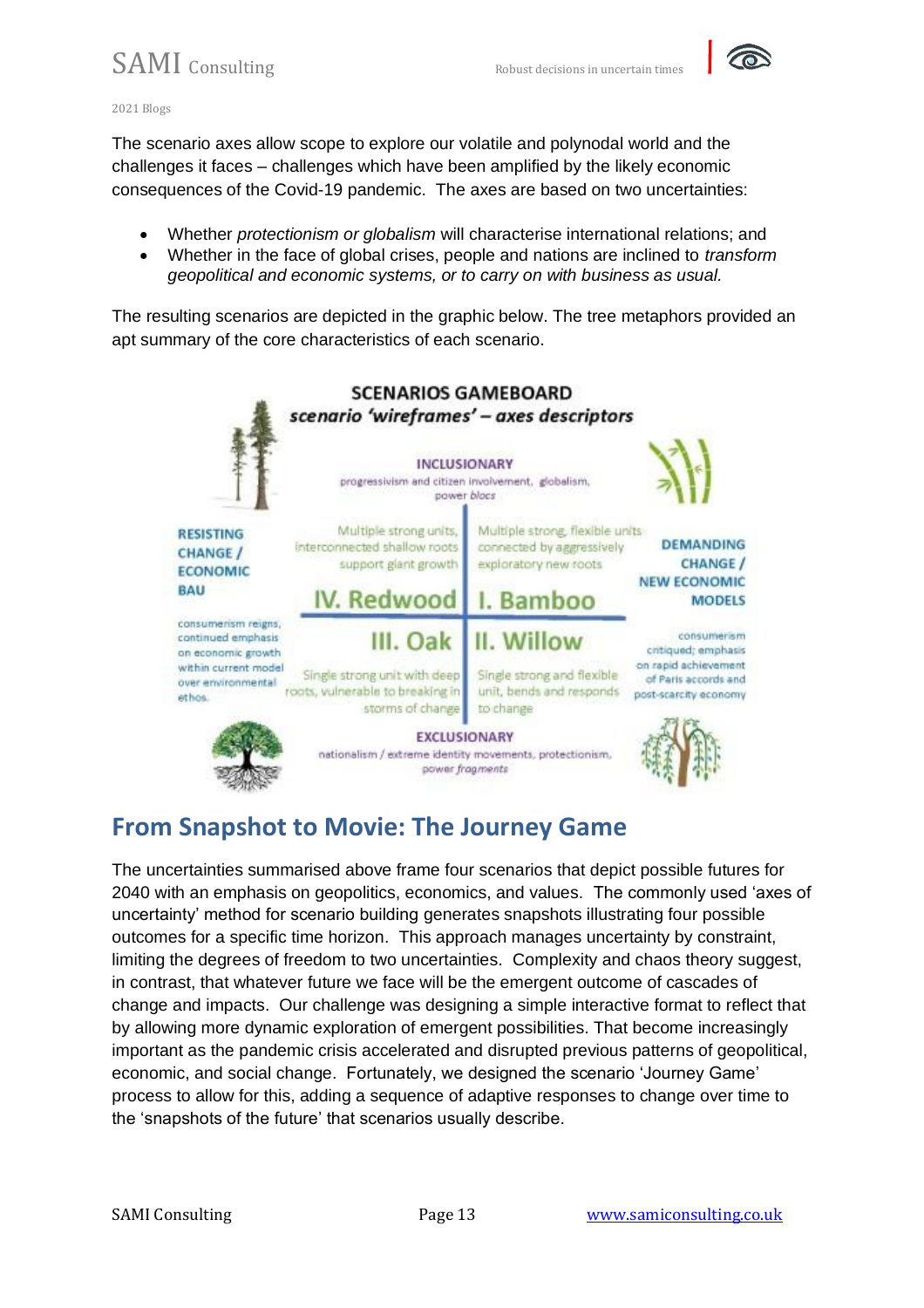

## **Scenarios as Adaptive Journey**

To use the gameboard, participants first review a deck of cards identifying possible changes. Next they consider how fast those changes are emerging, and how significant the resulting impacts might be on their particular region. That is, would the changes and their impacts shift the region towards a particular scenario? In a two-round version of the game, this lets people consider fast-breaking changes whose impacts will be felt within a decade, as well as longer-range changes whose impacts may take 20 or 30 years to mature. With continuously updated change data, EU policymakers could use these scenario sets to explore potential global and regional adaptation to emerging changes by exploring responses of different regions to changes over time, assessing the implications for European policy and strategy.

#### **Playing the Journey Game**

The journey into the futures and across the gameboard begins by placing the region in the scenario it is most likely to resemble in the next five years. Players then pick two fastbreaking changes each from a deck of cards and discuss what impacts those two changes would combine to have on the region over the next ten years to 2030, how the region would respond, and where it would move across the scenarios gameboard as a result. Marking the new position, participants repeat the process with two slow-maturing changes and explore where those changes will take the region over the next twenty or so years, to 2040.

To illustrate with an example from the November 2019 workshop, we see how the workshop participants placed their region in 2025, and then how the region "moved" in 2030 and 2040 due to the impact of change drivers.

## **Journey Game Example: Japan & South Korea (+ Taiwan) 1***]*

*Two journeys from Redwood and Willow towards a common goal in Bambo*o [2]

*By 2030*, more precarious employment and economic prospects, and greater difficulty accessing the raw materials on which these high-tech economies depend, sees an increased demand for change – more inclusive politics and new economic models in Japan and South Korea. In Taiwan there is a move towards less inclusion, but a similar demand for change.

*By 2040*, prompted by their own falling and aging populations and the impact of global warming, especially on food supplies, the three countries are all seeking change and new economic models and a more inclusionary world.

*<sup>1</sup> TAIWAN WAS CONSIDERED AS A SEPARATE ENTITY WITH ITS OWN JOURNEY USING THE SAME DRIVERS AS FOR JAPAN & SOUTH KOREA ON THIS GAMEBOARD*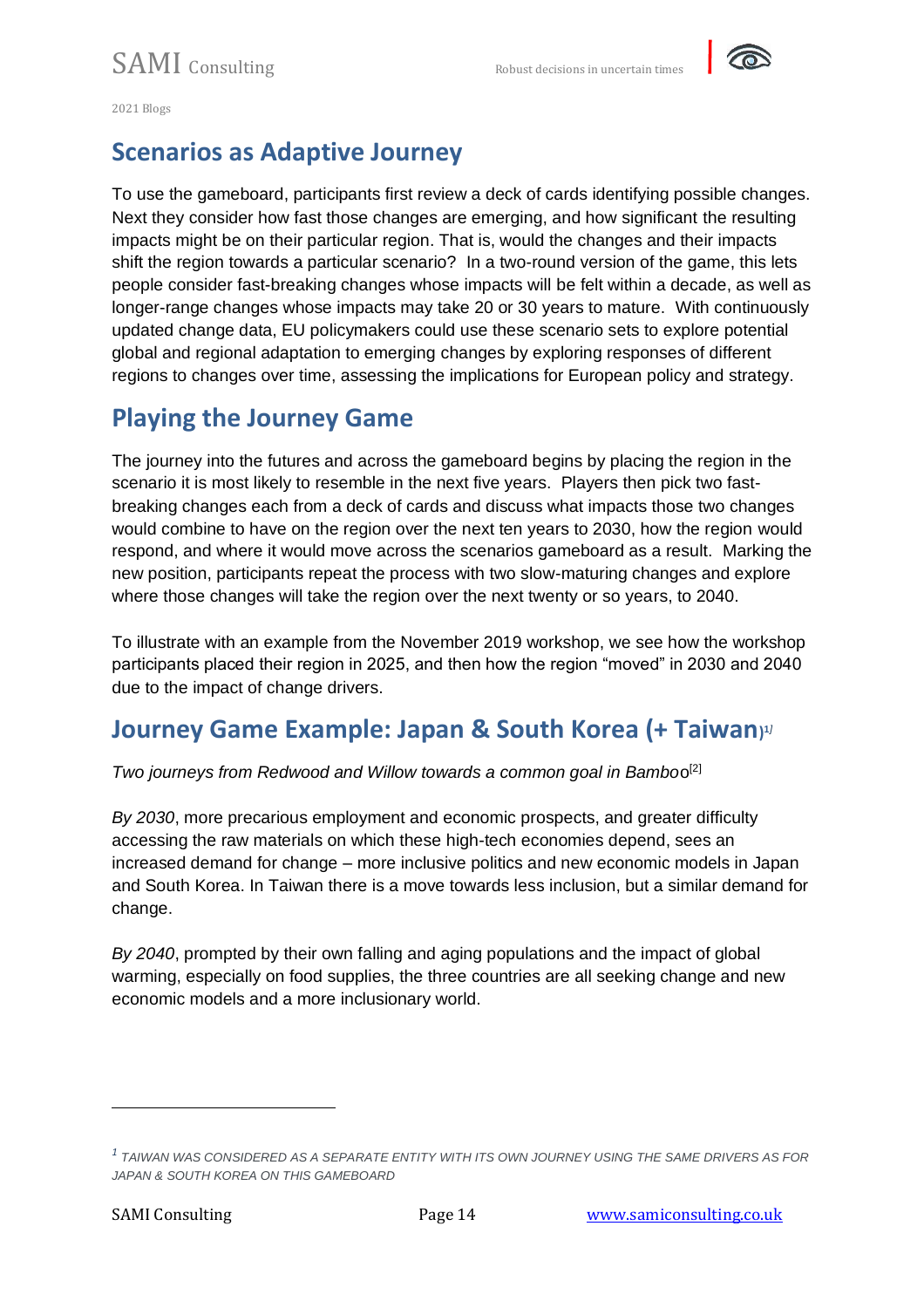

## **Starting position: 2025**

#### **Starting position**: 2025



Japan & South Korea: in the centre of the "Willow" scenario Taiwan: in the centre of the "Redwood" scenario

#### **Journey 1: 2025** □ 2030

*First selected driver of chang***e**: Rising social inequality and increasingly precarious employment options for youth as well as populism

*Second selected driver of change*: Decreasing raw materials availability (especially strategic minerals) as well as supply chain risks



#### **Journey 2: 2030** □ 2040

*First selected driver of change*: Dramatic population decline *Second selected driver of change*: Increasing climate change impacts as well as increasing vulnerability of global food chains

## **Learning from the Journey**

Adding this process to traditional 'axes of uncertainty' scenario building enhances the method in two ways: it assists participants in creating credible storylines depicting how a region might move into the future; and it enables participants to explore how multiple changes might interact dynamically with the two key uncertainties initially identified. In an extended workshop, participants could play several rounds of alternative journeys, exploring how different drivers of change affect the same region. Or each participant in a working group could role-play a single region, allowing the working group to compare how specific